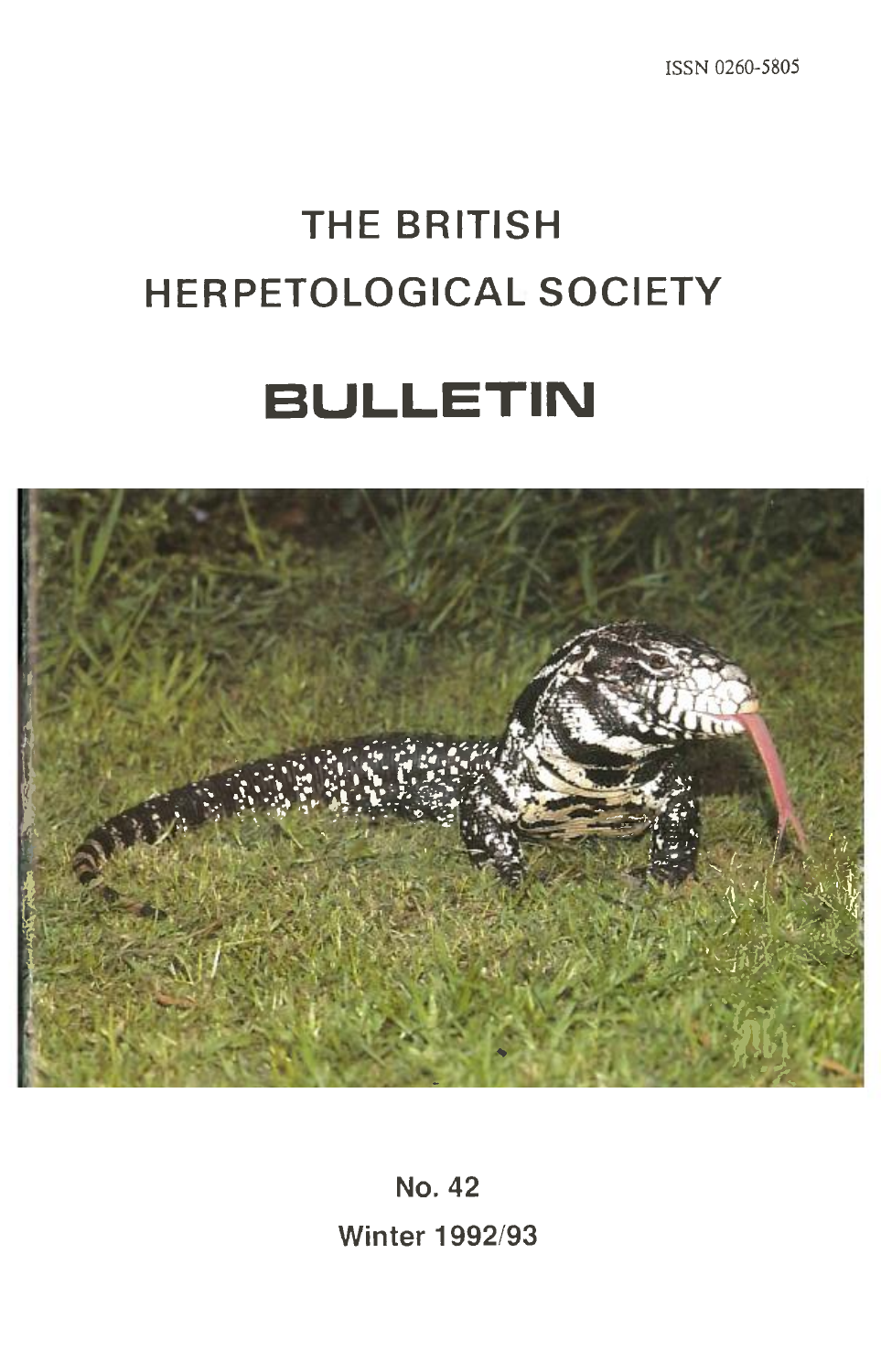## **THE REPRODUCTION OF THE ARGENTINE BLACK AND WHITE TEGU,**  *TUPINAMBIS TEGUIXIN,* **IN CAPTIVITY**

## **BERT LANGERWERF**

### *10514 Chilton Road, 73, Montevallo, Alabama 35115, U.S.A.*

In May, 1989, I purchased four young Tupinambis teguixin from Buenos Aires. They were so small that I presume they were born that same year.

For these Tegus I prepared a terrarium with a surface area of 3m x 3m, dug into the ground in such a way that during winter, when the terrarium is simply covered by glass, it will remain frost-free. In fact, I did not initially plan to hibernate these animals until **<sup>I</sup>**discovered, in August 1989, that they started digging burrows, and in September they were no longer active, in spite of the fact that the weather was still hot. As **I** was unsure about their ability to hibernate, I checked the condition of the animals every month through the winter by opening the entrance of the burrow and feeding the animals inside with my hand to see if they were still alive. When touched they moved slowly and later always closed their burrow from the inside.

In Alabama we have hot moist summers which last until the end of September. By November the first night frosts may occur, and mid-winter temperatures may drop to as low as minus  $10^{\circ}$ C.

In the years following 1989 I made notes on the animals' hibernation, summarized in Table 1.

| Animals start<br>digging | Animals disappear<br>into hibernation              | Day/Night<br>Temperature at<br>that date          | Animals emerge<br>from hibernation                  | Day/Night<br>temperature at<br>that date |  |
|--------------------------|----------------------------------------------------|---------------------------------------------------|-----------------------------------------------------|------------------------------------------|--|
| 14 August, 1990          | 18 September 1990<br>(a   4)                       | $90^{\circ}$ F/60°<br>$(32^{\circ}C/16^{\circ}C)$ | 10 March, 1991(1)<br>19 March, 1991(3)              | $65^{\circ}$ F/(18°C)<br>72°F/(22°C)     |  |
| 12 August, 1991          | 4 September, 1991<br>$\left(\text{all } 4\right)$  | $90^{\circ}$ F/70°<br>$(32^{\circ}C/21^{\circ}C)$ | 24 March, 1992(1)<br>remaining 3 some<br>days later | $-$ /30°F/(-1°C)                         |  |
| 19 August, 1992          | 15 September, 1992<br>$\left(\text{all } 4\right)$ | $80^{\circ}$ F/60°<br>$(27^{\circ}C/16^{\circ}C)$ |                                                     |                                          |  |

**Table 1. Dates of Hibernation of Tegus under semi-natural conditions in Alabama** 

In addition to the information given in Table 1, the following notes are of interest:

- **I.** On 19 March, 1991, the temperature of the hibernation burrow from which the animals had just emerged was 15°C (59°F).
- 2. In the Autumn of 1991 the Tegus began their hibernation about 10 days earlier than the previous year, and in the same season, on 8 October 1991, the night temperature dropped to a record low of 34°F (59°F)
- 3. On 3 March, 1992, the day/night temperatures were  $80^{\circ}F/55^{\circ}F(27^{\circ}C/13^{\circ}C)$ , but the high day temperature did not trigger emergence.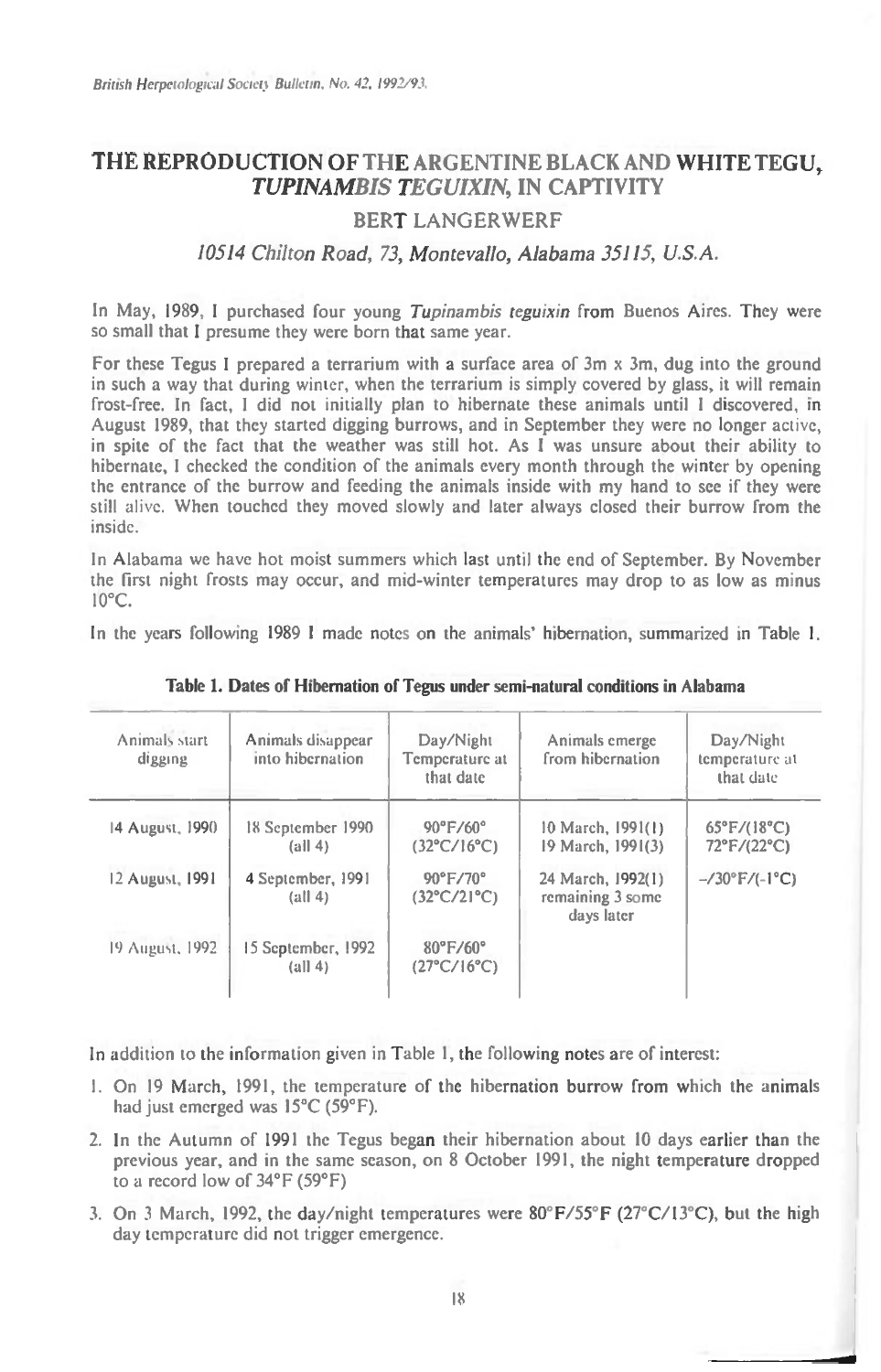

**Plate 1. - Adult male** *Tupinambis teguixin* **from** Argentina *photo: Stephen Peitz* 

1



**Plate 2. - Author** with adult female *Tupinambis teguixin,* an escapee **recaptured after egglaying**  on **the author's farm in** Alabama *photo: Bert Langerwerf*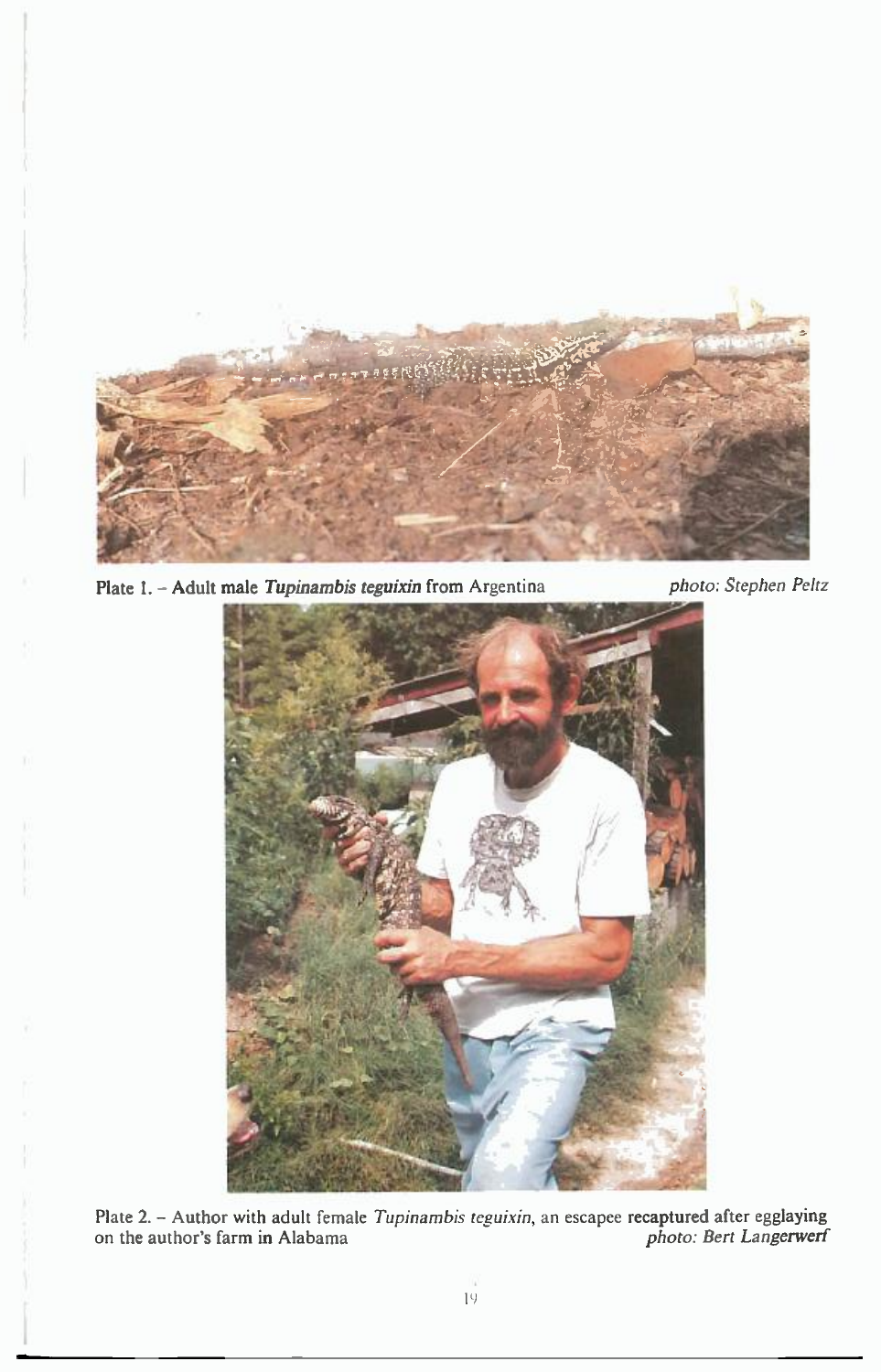

Plate 3. - Young *Tupinambis teguixin* emerging from hibernation in March, 1990, covered in sand and mud - a characteristic appearance every year on the first day out of hibernation.



Plate 4. - Juvenile *Tupinambis teguixin* hatched under natural conditions outdoors in Alabama U.S.A.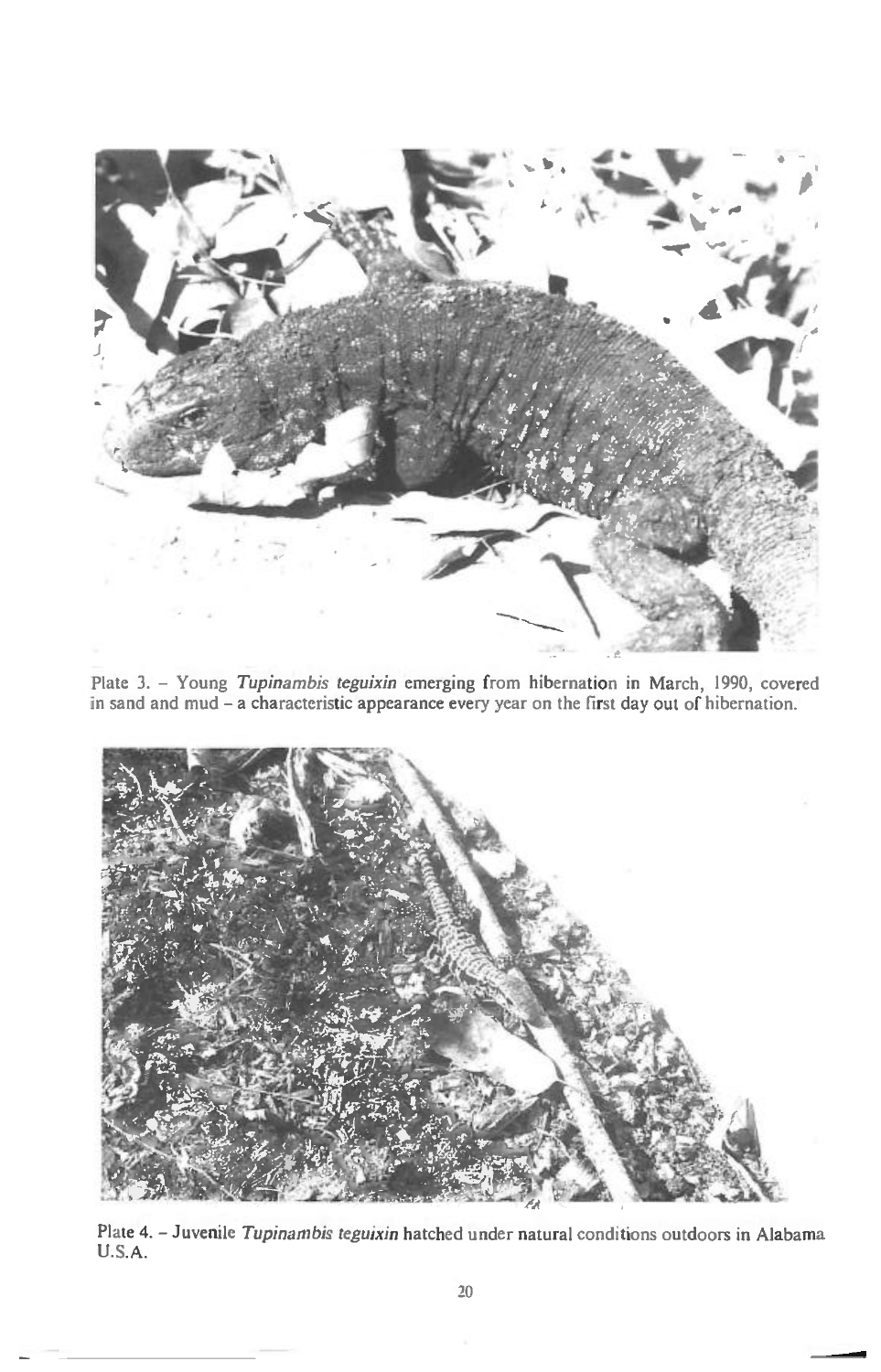

Plate 5. - One of the author's outdoor enclosures for Tegus.

- 4 The winter of 1991-1992 was the longest hibernation period: 4 September, 1991 24 March, 1992. Three of the animals took some days more, making a hibernation of close to 7 months!
- 5. As a rule the animals' year is divided into 6 months of activity, during the last month of which no food is taken, followed by 6 months of hibernation, which means that the animals survive 7 months or more without food.

This is all totally in contradiction to the generally accepted belief that *Tupinambis teguixin is* a tropical animal which does not hibernate. My Tegus hibernate for longer than any other lizard which I keep, such as *Lacerta viridis, L. lepida, L. strigata, Agama stellio.* 

During the summer of 1992 my animals reached sexual maturity, at an age of 3 years  $(1\frac{1}{2})$ years of active life). Alas, I never saw copulation, as I have too many vivaria to watch, but in the last days of June, 1992, something remarkable happened. One of the females escaped from the cage, using considerable force to push up the lid, weighted by a heavy stone. Before this, none of the Tegus ever attempted to escape or even to climb the concrete wall to reach the lid. Further, the remaining 3 animals did not take the opportunity of the open lid left by the escapee to escape themselves. At that time I was not aware that the female was gravid and wanted by all means to find privacy to make a nest, perhaps to avoid predation on its eggs by the other Tegus, as Tegus are particularly fond of eggs of all kinds. Mr J.J. de la Fonteyne mentions in *Lacerta* (December 1964, pp. 19-20), how a male Tegu ate the eggs of the female immediately after deposition.

On 8 July (about 10 days later), we found the escaped Tegu in my rat-barn. She was slender and was eating one rat after another, even when I came to catch her.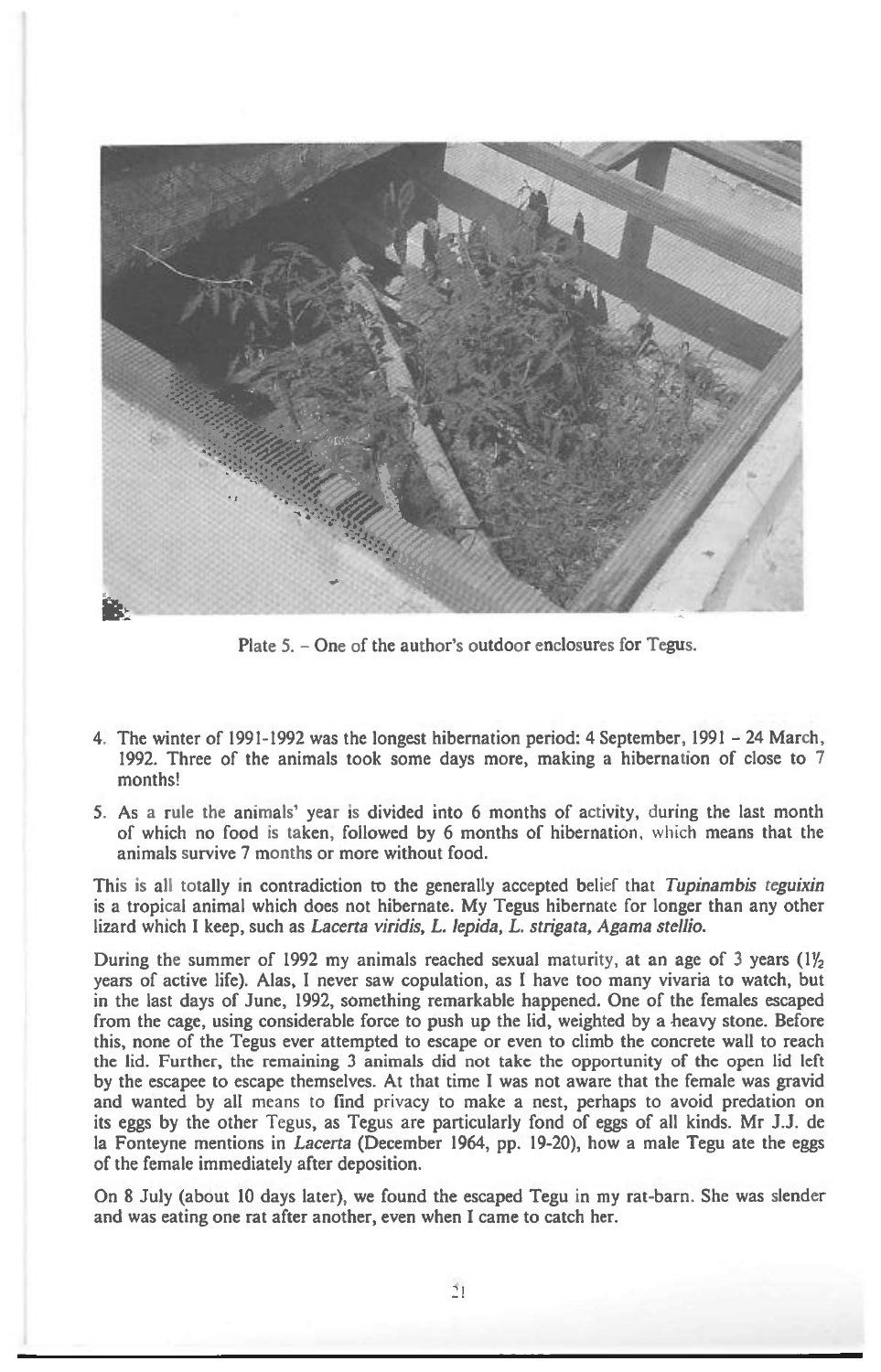Between 9 and 14 October we caught 7 recently hatched, shiny green baby Tegus at the side of the same rat barn — I spent one day digging around the area but could not discover the nesting site. The hatchlings, some of them with some clayish soil around the head still, measured 8-12 cm.

Dr Achaval (in Montevideo, Uruguay), notes that Tegus lay their eggs in termite nests, where they have regular temperature and moisture. But probably the Tegus do this also to make their eggs safe from other Tegus. Now, these conditions are of course hard to imitate in a terrarium. But my friend Dr Luis Magnasco from Buenos Aires has written to me that around Buenos Aires these termite nests are lacking, and that he saw shiny green Tegu hatchlings emerge from beneath his swimming pool.

Between the beginning of July and the end of September, the temperatures on my farm in Alabama were about 90-95°F (32-35°C) during the day and 70-75°F (21-24°C) at night, so that I can more or less assume an average of  $82^{\circ}$ F and an incubation period of 3 months. that I can more or less assume an average of  $82^{\circ}F$  and an incubation period of 3 months.<br>Here I want to note a similarity with *Lacerta lepida*, which also has a long incubation period. This long incubation period is in my opinion very significant and advantageous for the survival of the young ones as in the case of both species the young emerge when the adults are already hibernating.

The young, which have less body mass, need much less solar radiation to heat up their bodies, and so can feed and grow until late Autumn.

#### **COMPARISON WITH OTHER RECORDS OF CAPTIVE REPRODUCTION**

In 1989 Mr Gunther Köhler described the reproduction of Tupinambis teguixin in captivity in Germany. There are striking differences between his records and mine:

- 1. Kibler noted an incubation period of 152-171 days, compared with my 90 days (compare also with Hall, **B.J.,** 1978, International Zoo Yearbook, London, 18: 91-95).
- 2. The hatchlings are not shiny green in colour, compared to my animals of Argentine origin.

If the Argentine T. teguixin needed over 5 months for the eggs to hatch, then the eggs would spoil in the cold winter months, so Köhler and Hall probably worked with specimens of tropical origin. If this is the case, then consideration should be given to the division of Tupinambis teguixin into at least two subspecies, because of these clear differences. One could also wonder what is the advantage of being green when born in Argentina and brown when born in the tropics.

#### **A NOTE ON DISTRIBUTION AND CLIMATE**

Dr. J.M. Cei (1986) mentions that Tupinambis teguixin is found in the following regions of Argentina: Misiones, Corrientes, Entre Rios, Santa Fé province of Buenos Aires and in Córdoba in Rio Cuarto as far as the mountains. Outside Argentina, to the north, this lizard is found over most of mainland South America, therefore occupying areas of both tropical and temperate climate.